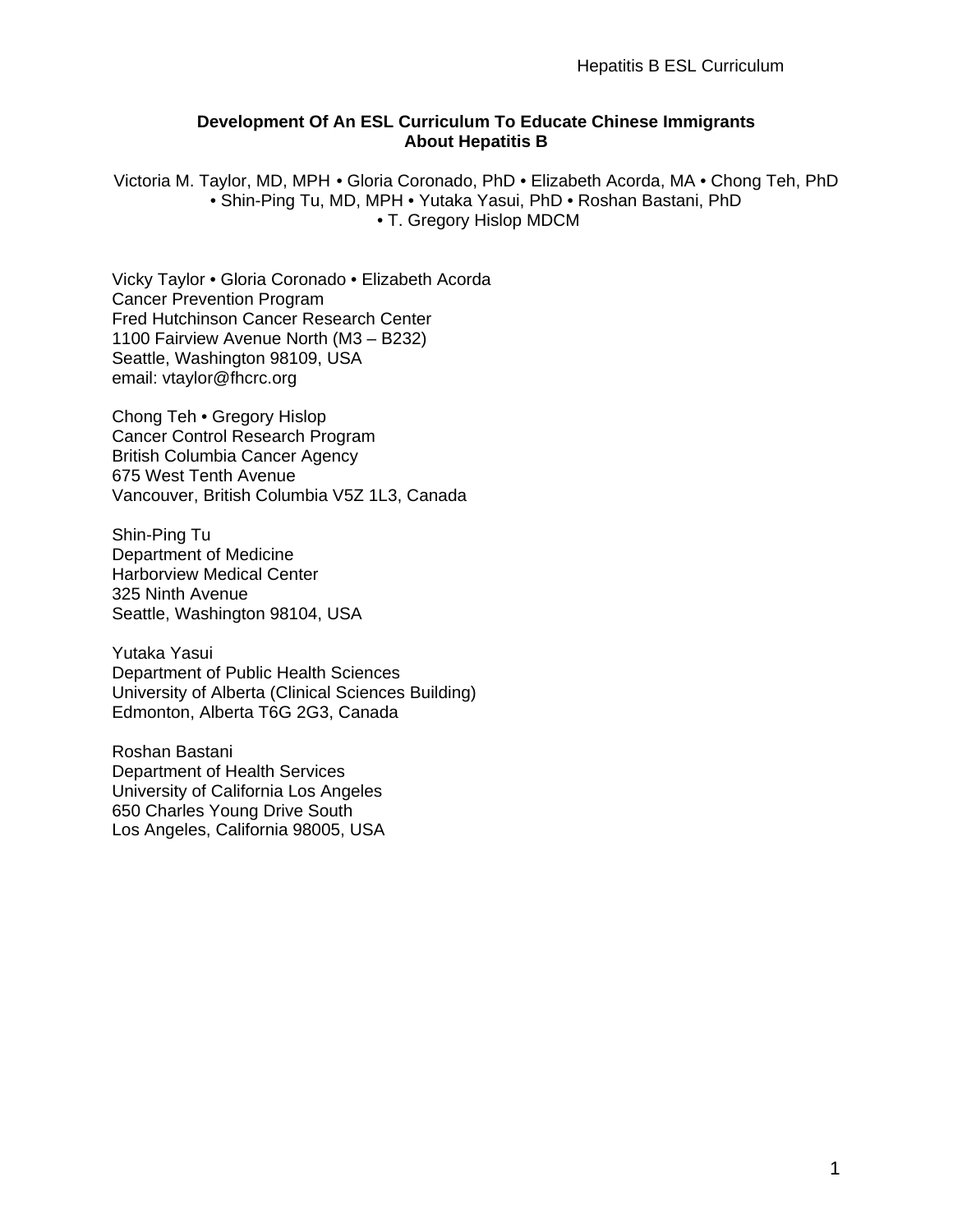The authors would like to thank the following British Columbia community-based organizations for their assistance with this project: Immigrant Services Society, Richmond Continuing Education, and S.U.C.C.E.S.S. In addition, we would like to thank Ming Berka, Flaury Bubel, Jill Collingwood, Michael Khoo, and Diana Smolic for recruiting focus group participants and reviewing the hepatitis B curriculum. We also thank Jennifer Walsh Marr for her invaluable assistance with curriculum development. Finally, we thank our survey and focus group participants. This work was supported by two grants and one cooperative agreement from the US National Cancer Institute: CA097199, CA113663, and CA114640.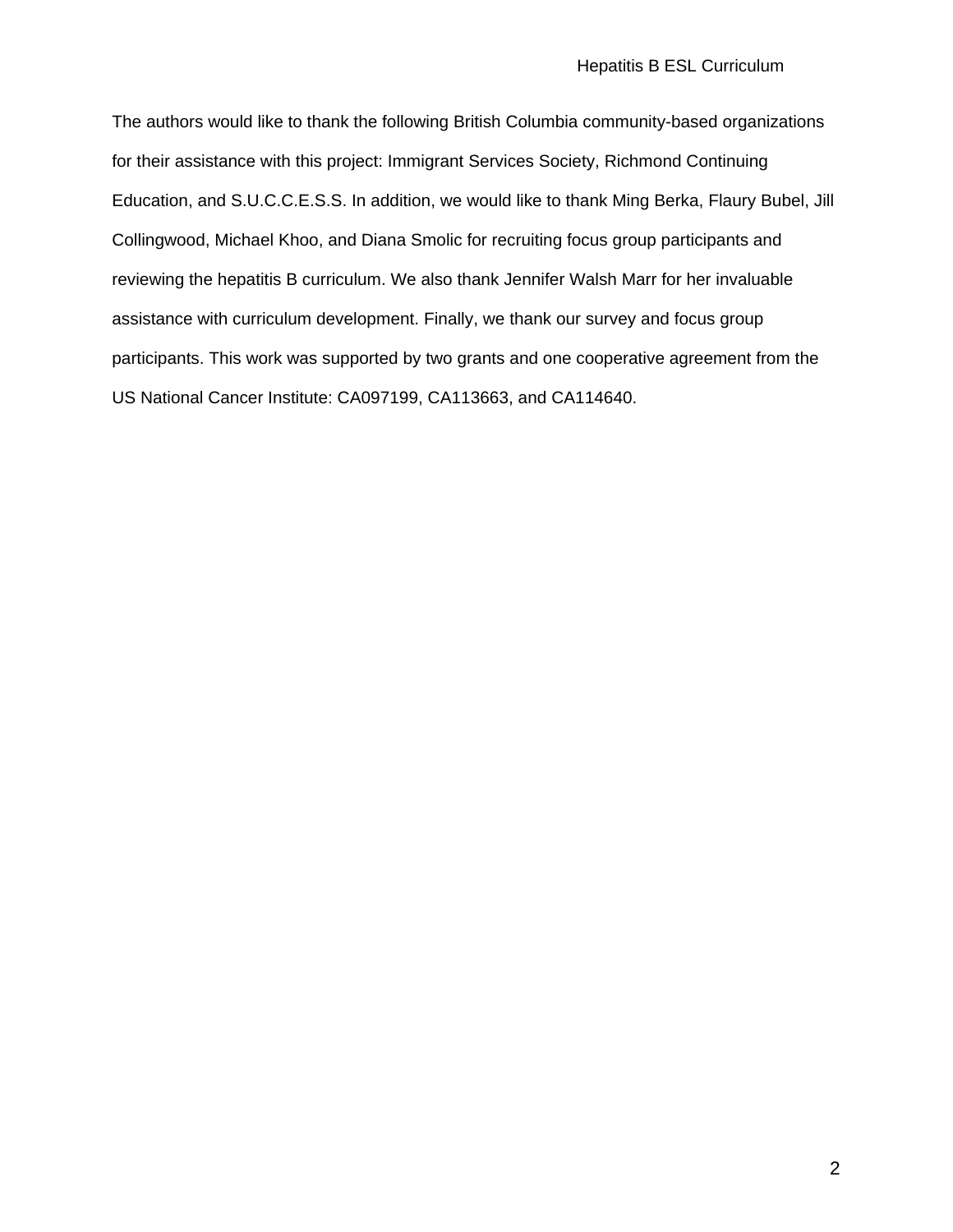**Abstract** Chinese immigrants to North America have substantially higher rates of chronic hepatitis B infection than the general population. One area for strategic development in the field of health education is the design and evaluation of English-as-a-Second language (ESL) curricula. The theoretical perspective of the Health Behavior Framework, results from a community-based survey of Chinese Canadian immigrants with limited English proficiency, and findings from focus groups of ESL instructors as well as Chinese ESL students were used to develop a hepatitis B ESL educational module. This research was conducted in Vancouver, British Columbia. Survey data showed that less than three-fifths of the respondents had been tested for hepatitis B, and documented some important hepatitis B knowledge deficits. Further, only about one-quarter had ever received a physician recommendation for hepatitis B serologic testing. The ESL curriculum aims to both promote hepatitis B testing and improve knowledge, and includes seven different ESL exercises: Warm-up, vocabulary cards, information-gap, video, jigsaw, guided discussion, and problem/advice cards. Our quantitative and qualitative methods for curriculum development could be replicated for other health education topics and in other limited English speaking populations.

**Keywords:** Chinese immigrants • English as a second language (ESL) • Health education • Hepatitis B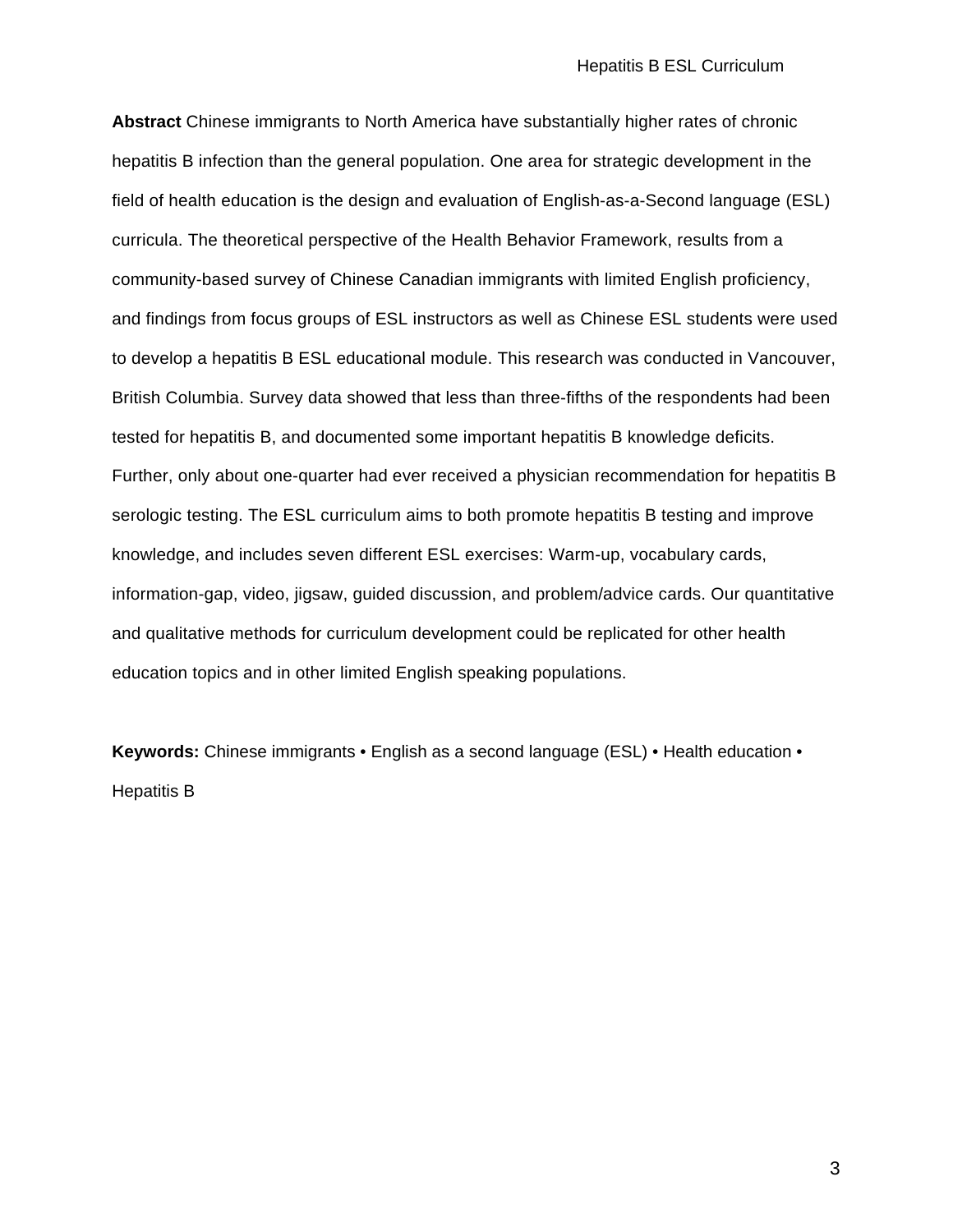## **Introduction**

Over the last 25 years, North America has experienced one of the largest immigration waves in history [1]. Asians are one of the fastest growing immigrant populations, and Chinese are the largest Asian sub-group in both Canada and the United States (US) [2]. Recent Census data indicate that approximately 1,100,000 Canadians are of Chinese descent. Nearly three-quarters of Chinese Canadians are foreign born, over one-half immigrated within the last 10 years, and over two-thirds speak a Chinese language at home [3]. Hepatitis B virus (HBV) infection is endemic in most Asian countries [4]. Therefore, it is not surprising that the rate of chronic hepatitis B infection among Chinese immigrants to North America is over ten times the general population rate of less than 0.5% [5,6].

Exposure to hepatitis B results in infection that can either be asymptomatic or present as acute hepatitis. While hepatitis B exposure among adults is usually followed by immunity, a proportion of those who are infected become carriers of the virus [7,8]. Carriers continue to be potentially infectious to others, and are at increased risk of chronic active hepatitis, cirrhosis, and liver cancer [6,8]. Chronically infected individuals may benefit from anti-viral therapy as well as regular screening for liver cancer, and should take precautions to avoid infecting others [6,8-10]. Therefore, authorities recommend that population sub-groups at high risk for chronic hepatitis B infection receive serologic testing for the disease [8].

In Asian countries, hepatitis B transmission usually occurs vertically from mother to child at birth [11]. However, horizontal transmission can also occur through sexual intercourse or close household contact (e.g., sharing razors) with a hepatitis B carrier [5]. Potential strategies for controlling hepatitis B among Asian populations include the routine testing of immigrants, vaccinating immigrants who have never been exposed to the virus (especially those who are at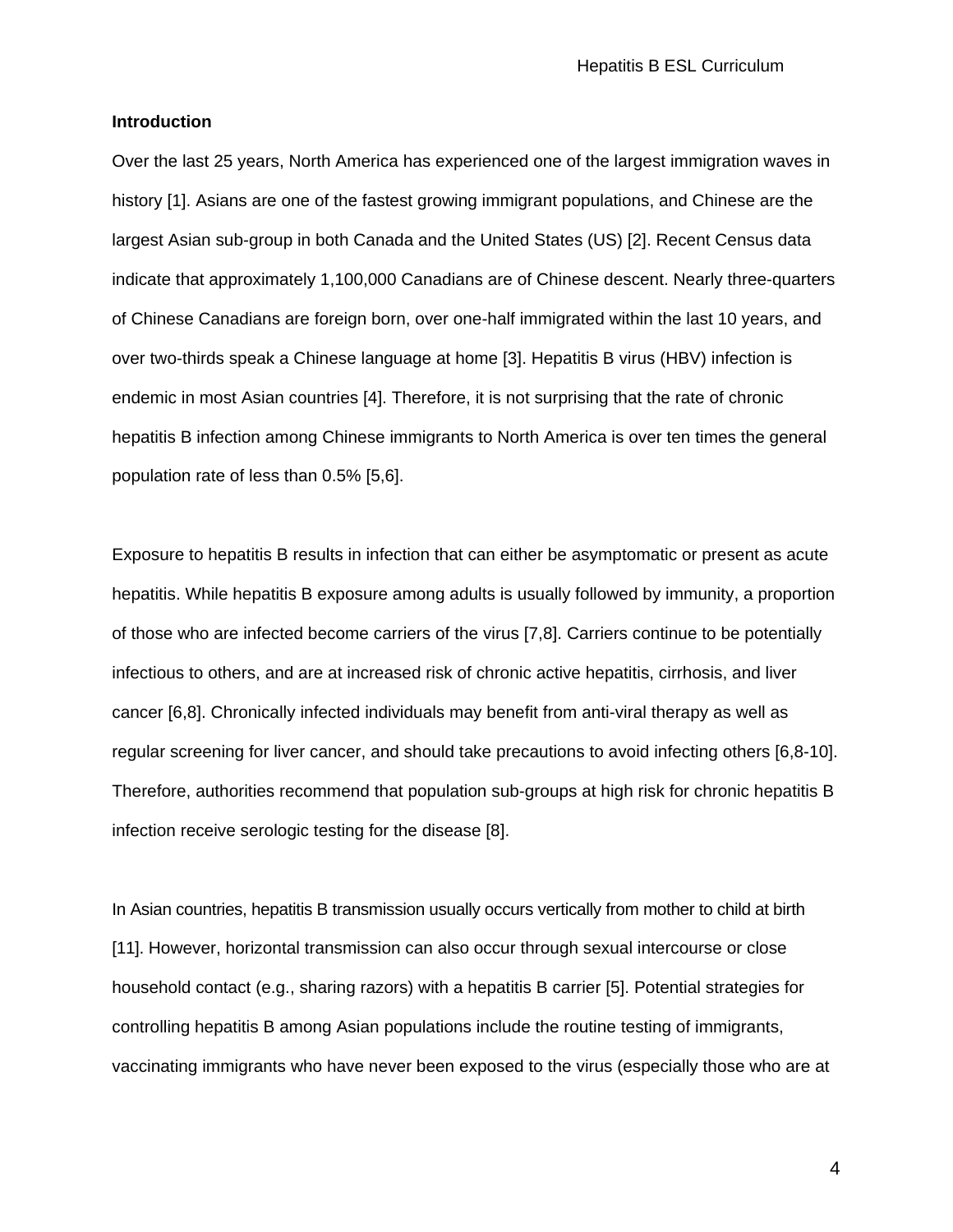high risk of infection such as the family members of chronic carriers), and educating communities about the routes of hepatitis B transmission [12].

Adult basic education systems offer important opportunities for providing classes on health education about topics such as hepatitis B. Further, ESL instruction is an important component of adult basic education in North America. Canadian data indicate that a significant proportion of immigrants participate in ESL education, and ESL classes provide health educators with ready access to populations with limited English language proficiency [13,14]. In addition, the ESL environment is considered to be an ideal avenue for health education since people in ESL classes are generally motivated to improve their knowledge [15]. Finally, ESL classes allow participants to consider health information within the context of their daily life and in a "culturally safe" environment [16].

We were only able to identify one study that included a formal outcome evaluation of health education delivered during ESL classes. Elder and colleagues evaluated a cardiovascular disease nutrition educational program for Latino ESL students in San Diego, California [15]. Nutritional change materials were incorporated into the English language curriculum. Results showed long-term intervention effects on nutrition knowledge and fat avoidance, but only short term effects on cholesterol and systolic blood pressure.

There is very little literature addressing hepatitis B intervention programs for Asian immigrant communities or health education within the context of ESL classes. We conducted a hepatitis B needs assessment survey of Chinese living in Vancouver, British Columbia during 2005. This report provides quantitative data about the hepatitis B knowledge, health beliefs, and practices of limited English speaking Chinese immigrants (the sub-group that would benefit from ESL education). It also describes how the theoretical perspective of the Health Behavior Framework,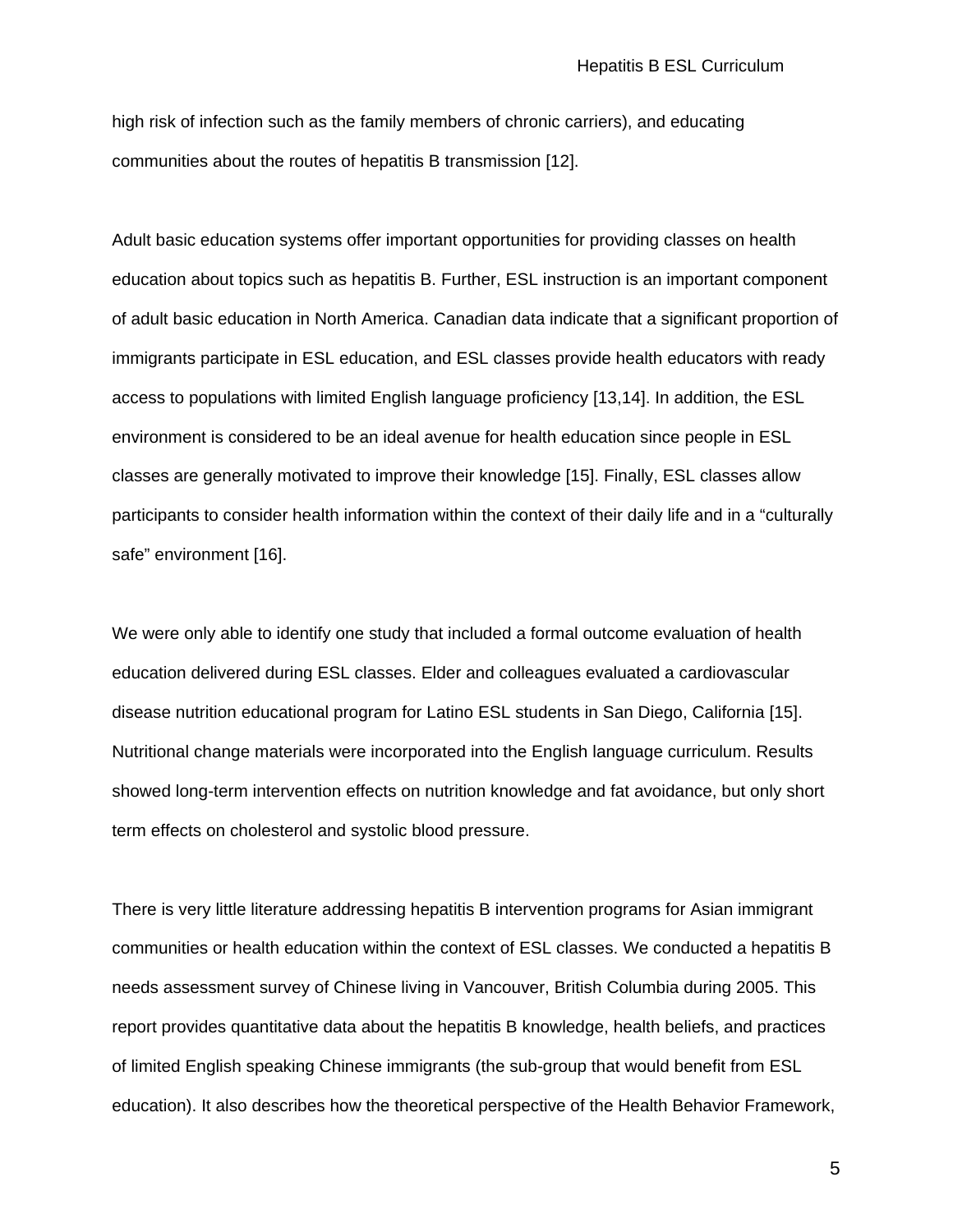our survey data, findings from focus groups of ESL instructors and Chinese Canadian ESL students, and input from community-based organizations were used to develop a hepatitis B educational module for use in ESL curricula [17].

## **Research Setting**

Our research was conducted in the British Columbia lower mainland. According to the 2001 Canadian Census, 161,000 residents of Vancouver city are of Chinese descent (29% of the total population). Additionally, several other cities in the lower mainland have sizeable Chinese communities. For example, Richmond has 64,000 Chinese residents (39% of the total population) and Burnaby has 50,000 Chinese residents (26% of the total population) [3]. British Columbia has a Provincial Medical Service Plan that provides health care at no cost (including hepatitis B testing, vaccination, and treatment), and residents of the Province generally have a primary care physician.

The Canadian English Language Services for Adults (ELSA) program offers free-of-charge ESL classes for limited English speaking immigrants [18]. As part of this program, each immigrant's English proficiency is assessed to decide whether he/she should start his/her English language education in ELSA level 1, ELSA level 2, or ELSA level 3 classes. For example, immigrants who speak very little or no English are initially placed in ELSA level 1 classes. As a student's English language proficiency improves, he/she progresses to a higher ELSA level. Three communitybased organizations that provide ELSA classes in greater Vancouver participated in the reported research.

### **Conceptual Framework**

We used the Health Behavior Framework as the conceptual model for our research. The Health Behavior Framework represents a synthesis of some of the major theoretical formulations in the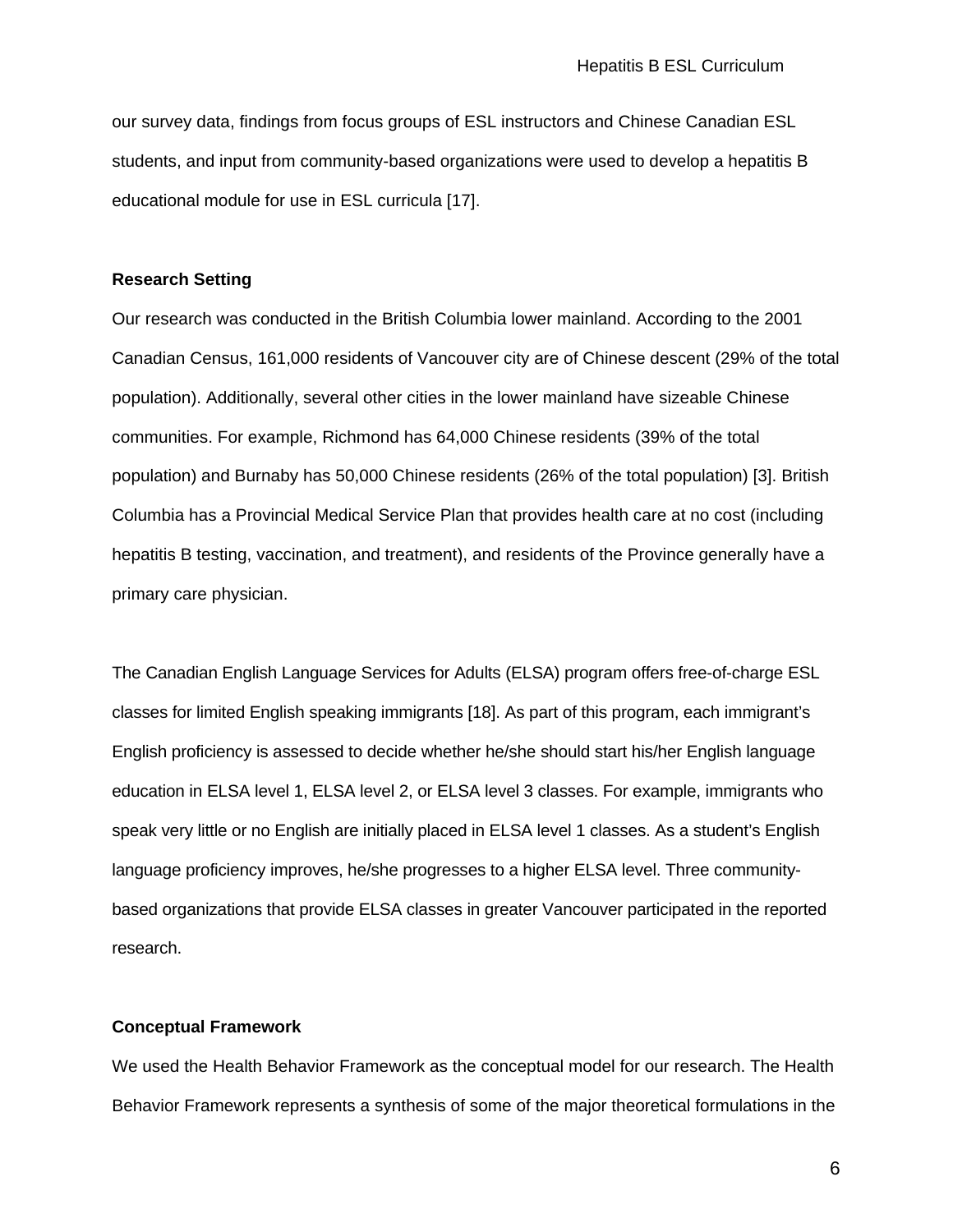area of adherence, including the Health Belief Model, the Theory of Reasoned Action/Planned Behavior, components of PRECEDE, and social influence theory [17]. Unlike many other models, the Framework recognizes that factors affecting behavior may vary between population sub-groups and can be culturally determined. It specifies that constructs influencing an individual's health behavior include knowledge, health beliefs (e.g., perceptions regarding susceptibility to a health problem, the severity of a disease, and the effectiveness of a prescribed behavior), cultural beliefs, social norms/support, and communication with provider [17,19-21]. Health Behavior Framework constructs have previously been shown to be associated with the hepatitis B testing behavior of Chinese and other Asian immigrant populations [22-24].

### **Overview Of Curriculum Development**

Multiple methods were used to develop the content and format of our hepatitis B ESL curriculum for Chinese Canadian immigrants with limited English proficiency. Specifically, we used quantitative findings from a community-based survey of Chinese immigrants to British Columbia, qualitative findings from focus groups of ESL instructors who taught students of Chinese descent, qualitative findings from focus groups of Chinese immigrants who were enrolled in ESL classes, and input from a project planning group that included program managers from community-based organizations that serve Chinese Canadians. These methods are described in detail below.

### **Community-based Survey**

We conducted a community-based survey of Chinese Canadians living in Vancouver during 2005. Individuals were eligible to participate if they were of Chinese descent (regardless of country of origin); aged 18 – 64 years; and able to speak Cantonese, Mandarin, or English. Our survey methods have previously been described in detail [25]. Briefly, we developed a sampling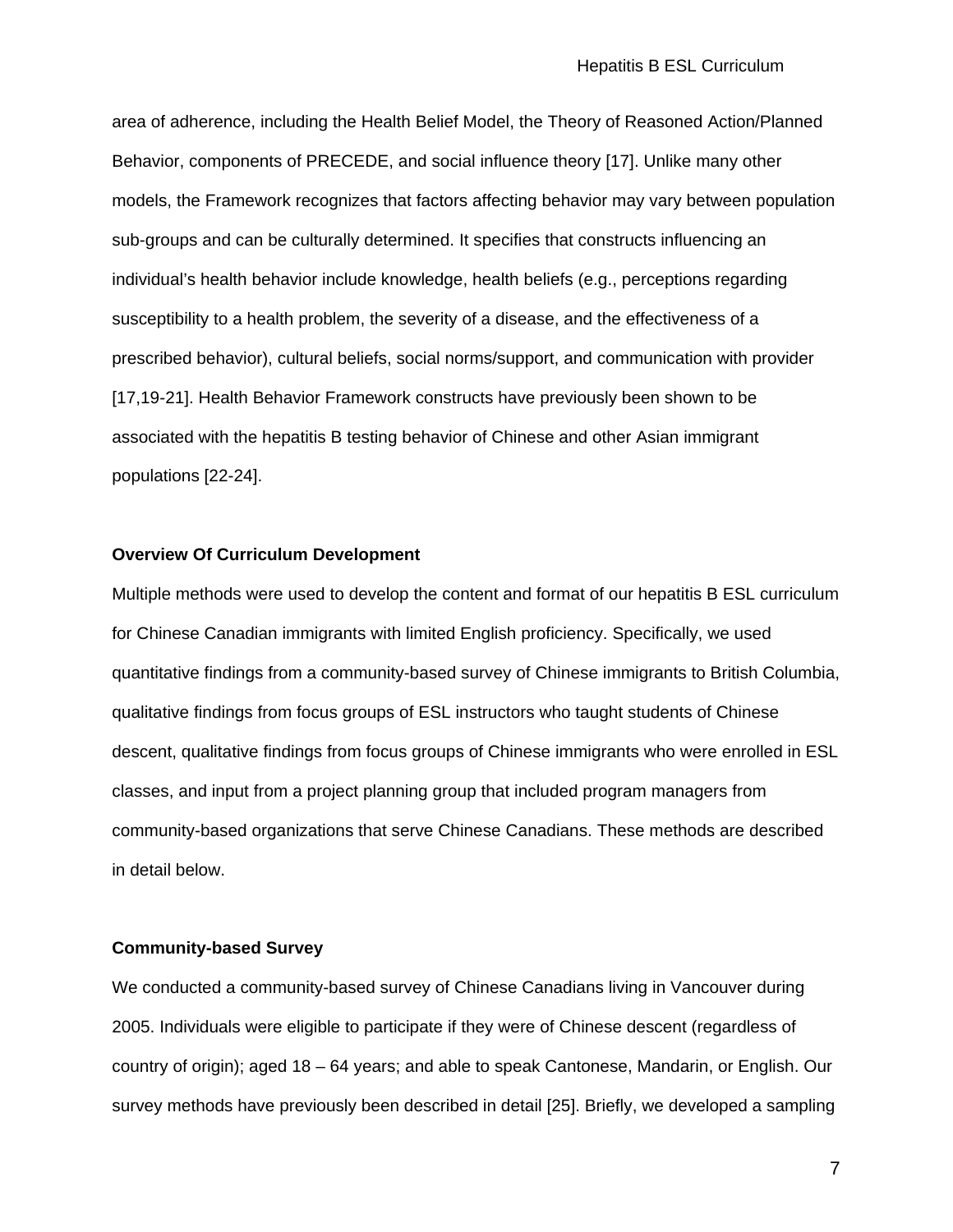frame by applying a previously validated list of common Chinese last names to an electronic version of the Vancouver telephone book [26]. Households were randomly selected from 10 postal codes with a high proportion of Chinese residents. The survey was administered face-toface in participants' homes by trilingual (Cantonese, Mandarin, and English) interviewers. The survey instrument specifically addressed hepatitis B testing practices, hepatitis B knowledge and health beliefs, social support, and communication with provider.

Five hundred and fifty one individuals completed our community-based survey, and the response rate among reachable and eligible households was 59%. To assess the hepatitis B educational needs of Chinese with limited English proficiency (i.e., those who would potentially attend ESL classes), we conducted an analysis among immigrant respondents who indicated they did not speak English well or at all (and excluded those who said they spoke English well or fluently). Our sample size for this analysis included the 333 respondents who met this criterion. The demographic characteristics of the study group were as follows: 42% were men, 35% were less than 45 years old, and 45% had less than 12 years of education. Only 57% reported previous hepatitis B serologic testing. Table 1 summarizes our survey findings for the Health Behavior Framework variables. Specifically, we present frequencies for participants' responses to the Health Behavior Framework survey items, and significant associations between the Framework items and previous hepatitis B testing. Table 2 gives examples of how our survey findings were applied to the curriculum development.

[Table 1 here]

[Table 2 here]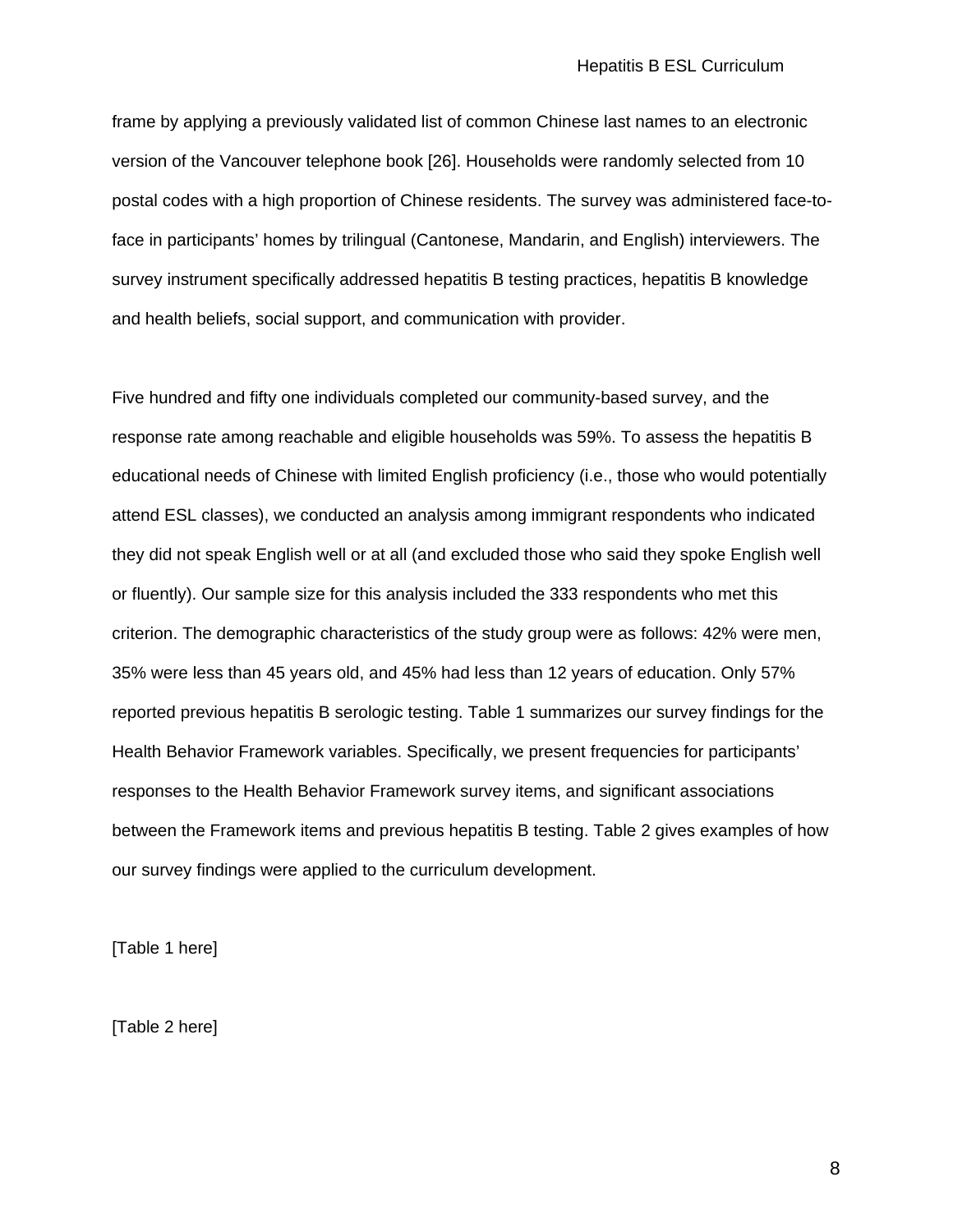## **Focus Groups**

Before developing our ESL curriculum, we conducted three focus groups of ESL instructors, and three focus groups of limited English speaking Chinese immigrants who were enrolled in ESL classes. All our focus group participants were recruited by the three collaborating community-based organizations. Two of the student focus groups were conducted in Mandarin and one was conducted in Cantonese. Participants were asked to provide their opinions about different methods of ESL education in general, and provide advice about the content of a hepatitis B ESL educational curriculum in particular. A total of 29 instructors and 27 students participated in the focus groups, and each focus group session included nine or ten individuals. Using a grounded theory approach, four members of the research team (who are experienced in qualitative methods) independently coded the focus group transcripts for thematic content, and then met to discuss and summarize the themes. Table 3 provides the focus group findings of particular relevance to curriculum development, and examples of how the participants' recommendations were incorporated into the hepatitis B curriculum.

[Table 3 here]

### **Planning Group**

We formed a planning group for the project that includes representatives from the collaborating community-based organizations and members of the research team. Several of the planning group members are of Chinese descent. During planning group meetings, cultural issues that could potentially impact the effectiveness of our hepatitis B ESL curriculum were discussed. As a result of these discussions, several Chinese cultural beliefs are addressed in the hepatitis B ESL curriculum. First, the lesson informs students that hepatitis B testing only involves a small amount of blood (some Chinese believe that blood tests deplete the body of energy and, therefore, can be harmful). Second, we included information about the positive family benefits of hepatitis B testing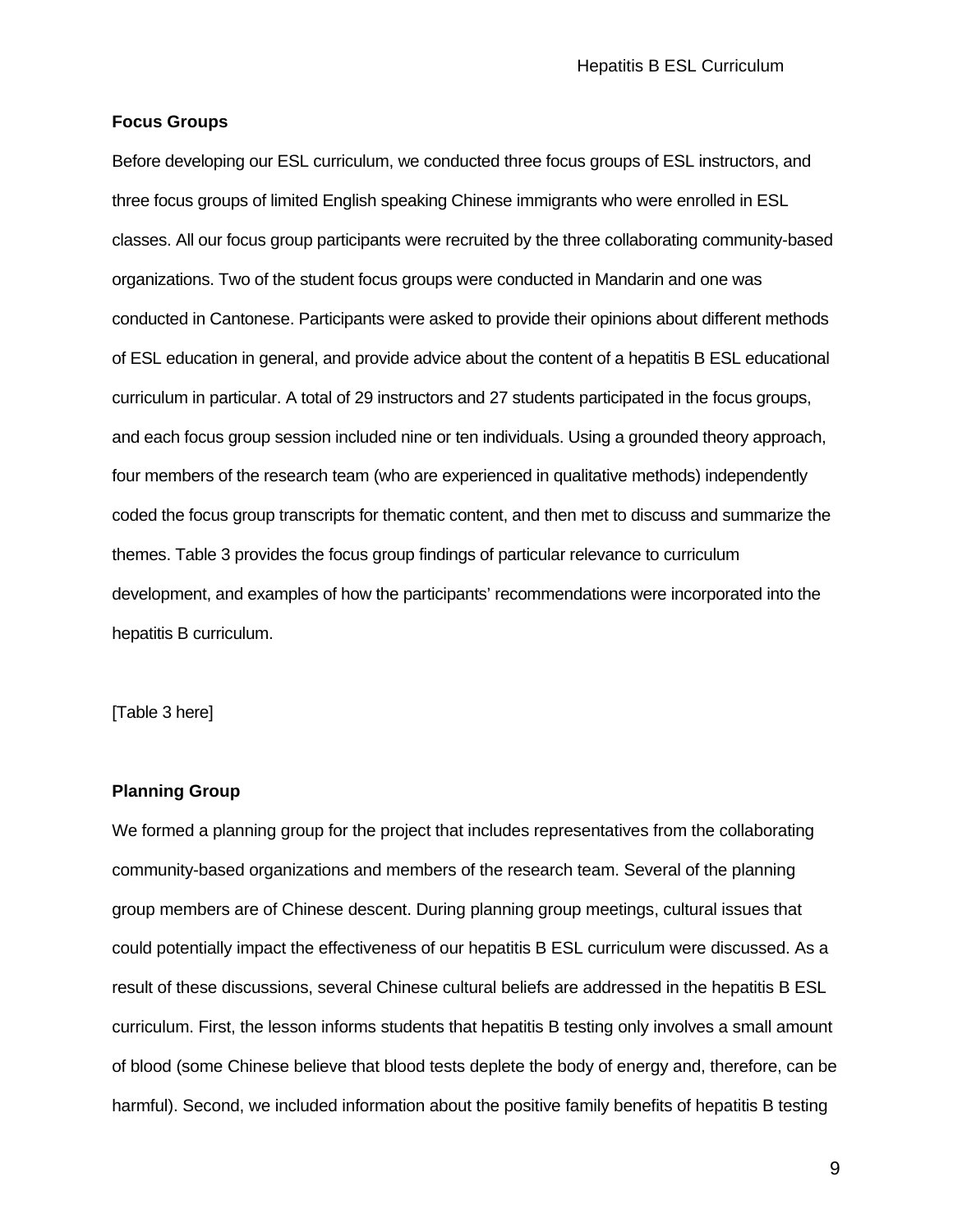and vaccination (collectivism is an important part of Chinese culture). Third, two of the ESL exercises focus on interactions between physicians and patients (Chinese cultural beliefs about social hierarchy are associated with a high respect for physicians) [27,28].

### **Overview Of Hepatitis B Curriculum**

The community representatives on the planning group thought that it would be difficult to develop a hepatitis B educational module for students who speak little or no English (because hepatitis B is a relatively complicated health education topic). Therefore, we developed a curriculum for ELSA level 3 students (who have some English proficiency). Members of the research group (with experience conducting hepatitis B intervention research in Asian immigrant populations) and a project consultant (with considerable experience designing ESL lessons for use in British Columbia) developed the hepatitis B ESL educational module. A draft curriculum was pre-tested with three further focus groups of instructors and three further focus groups of Chinese ESL students. Input from the pre-testing focus group sessions was used to refine the individual ESL exercises. Planning group members reviewed and edited the final curriculum exercises to ensure the English level was appropriate for students at ELSA level 3.

We aimed to develop an ESL curriculum that would both promote hepatitis B testing and improve knowledge about hepatitis B among Chinese immigrants. Our choice of ESL exercises was based on input from the focus group participants and planning group members (Table 3). The ESL curriculum is designed for a three-hour class and contains multiple commonly used types of ESL lesson exercises [18,29]. Specifically, there are seven different exercises: Warmup, vocabulary cards, information-gap, video, jigsaw, guided discussion, and problem/advice cards.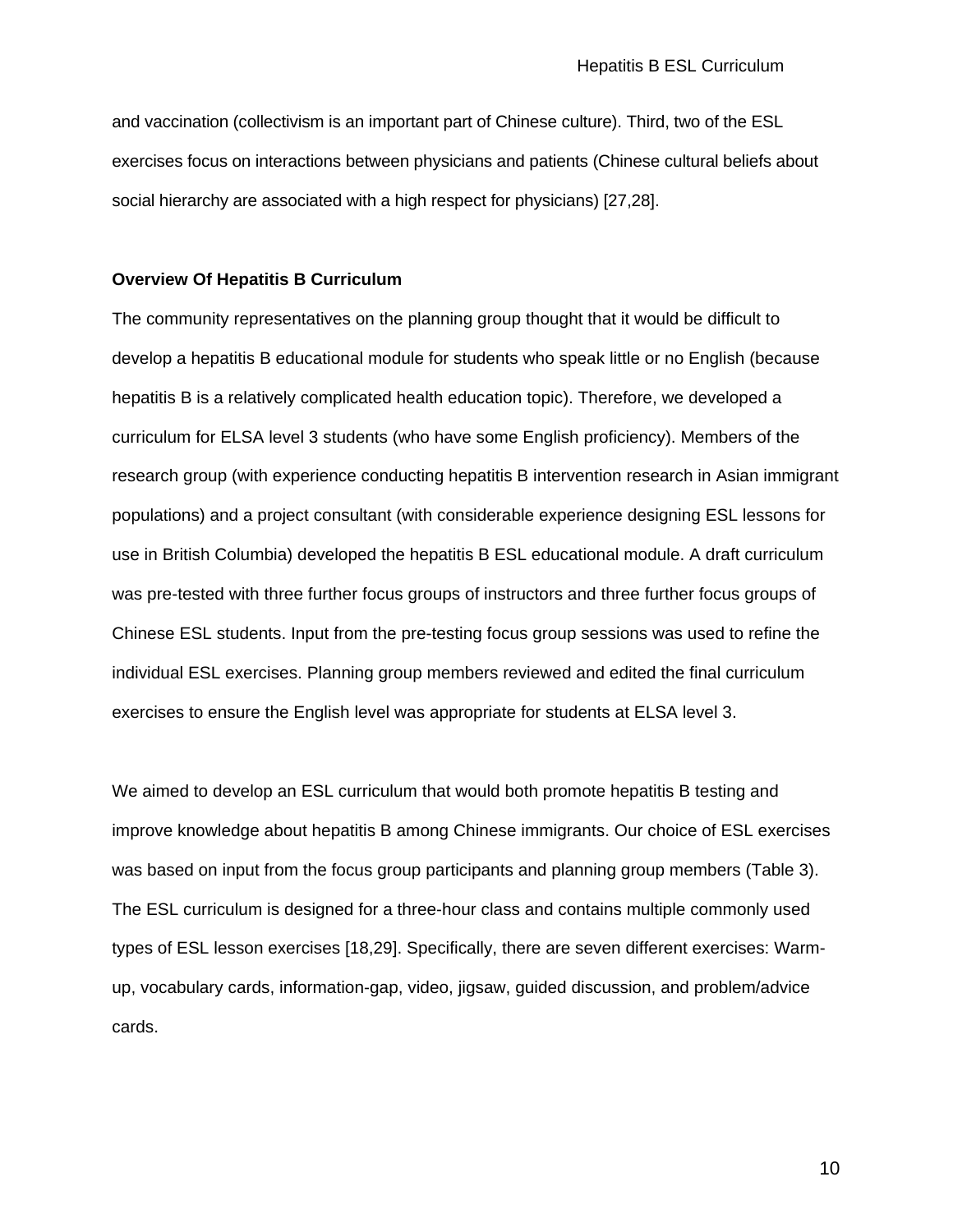Our survey data, focus group findings, and planning group members guided the lesson content (Tables 2 and 3). The curriculum systematically addresses the following Health Behavior Framework constructs: Knowledge (about routes of hepatitis B transmission), health beliefs (about perceived susceptibility to hepatitis B infection, perceived severity of hepatitis B infection, and perceived effectiveness of hepatitis B testing), cultural beliefs (about the negative consequences of blood tests, the importance of actions that benefit family members, and the significance of physician advice), social norms/support (in relation to hepatitis B) and communication with provider (about hepatitis B testing).

### **Curriculum Exercises**

ESL classes usually start with a warm-up activity and a review of key vocabulary that will be included in the lesson. To activate students' prior knowledge and encourage social support, the instructor writes "Hepatitis B" on the board and asks students to discuss what they know or do not know about hepatitis B with a partner. After a few minutes of discussion, the students are asked to share their ideas with the whole class. For the vocabulary card exercise, small groups of students are given two sets of 24 cards. They work together matching words or phrases with meanings or pictures. For example, in this curriculum, the phrase "high risk" is matched with the meaning "when a person is in more danger than other people" and the phrase "eating utensils" is matched with a drawing of chopsticks, a fork, and a spoon.

In the third exercise, the ESL students work in pairs to complete information-gap worksheets that both refer to the same story. One student in each pair receives worksheet A and the other receives worksheet B. Student A is missing some vocabulary from his/her story, and student B is missing other vocabulary. Students take turns reading, speaking, listening, and writing until they have filled in their stories. Then, they answer comprehension questions on the back of their worksheets. Finally, a review of the comprehension questions takes place as a whole class. As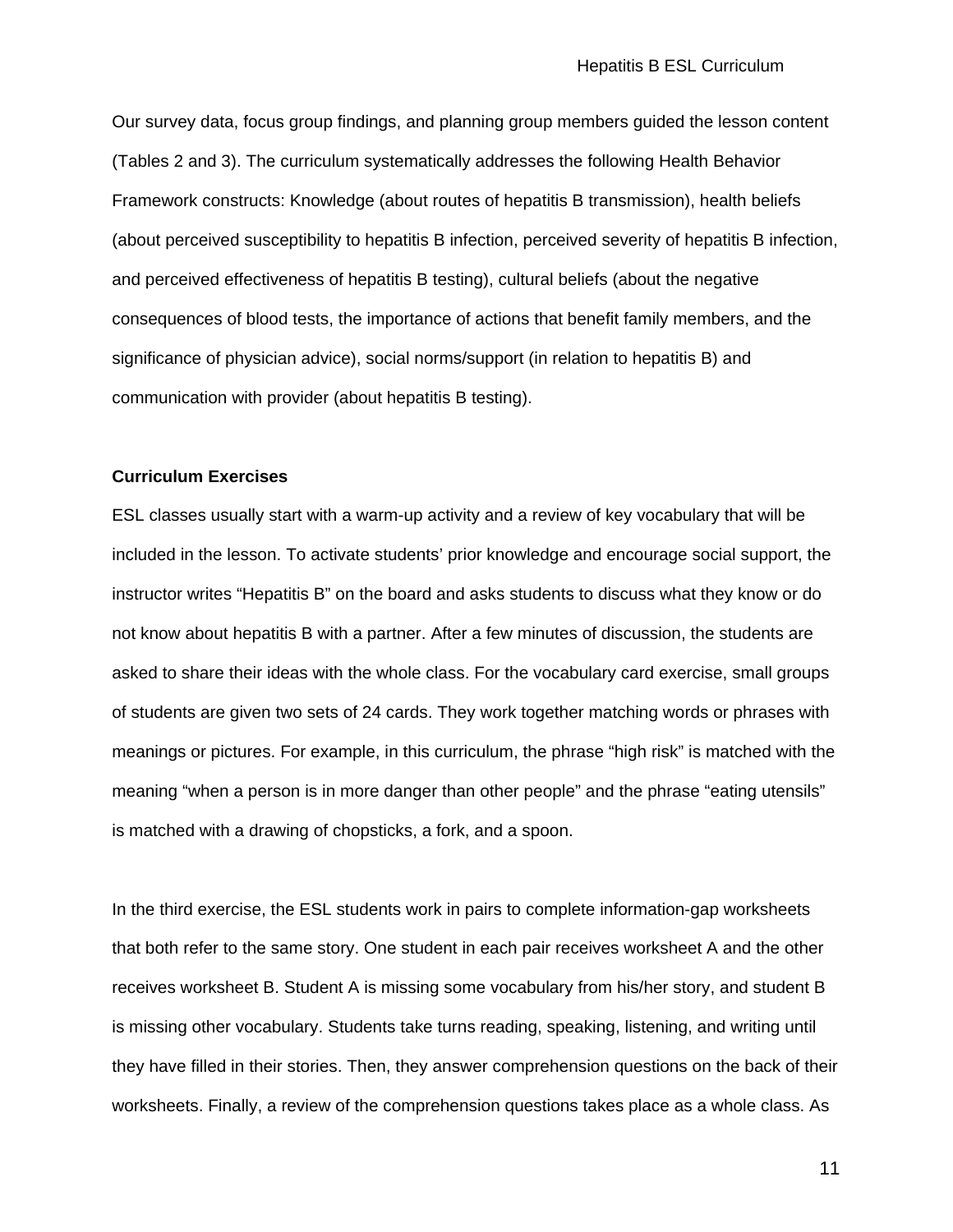shown in Table 4, our information-gap story focuses on an immigrant named Peter who goes to his doctor for a check-up. The passage is designed to address knowledge, health beliefs, cultural beliefs, and communication with health care providers.

#### [Table 4 here]

A short video clip features an immigrant named John. The first scene depicts a doctor's visit to discuss hepatitis B and request hepatitis B testing (communication with provider). The conversation between John and his doctor addresses knowledge (e.g., hepatitis B can be spread during childbirth and unprotected sex), health beliefs (e.g., immigrants from certain countries are at high risk of hepatitis B, people with hepatitis B can be infected for life, and there is treatment for hepatitis B disease), and cultural beliefs (e.g., the hepatitis B test only involves a small amount of blood and hepatitis B testing is the best way to protect family members). The second scene depicts John going to the laboratory for a hepatitis B test, and shows the test is simple and only requires a small amount of blood.

When completing jigsaw exercises, the class members form four equal sized groups and each group receives one of four reading passages. They read their passage and review it with others who have the same text. Then, students are reformed into new groups of four with each student in the reformed group having a different text. The students take turns relaying the information in their text to their new partners who have comprehension questions for each section. Once all four students have taught their material, the students have covered all the texts. Finally, comprehension questions are reviewed as a class. The four jigsaw passages systematically address knowledge, health beliefs, and cultural beliefs. Two of these passages are provided in Table 4.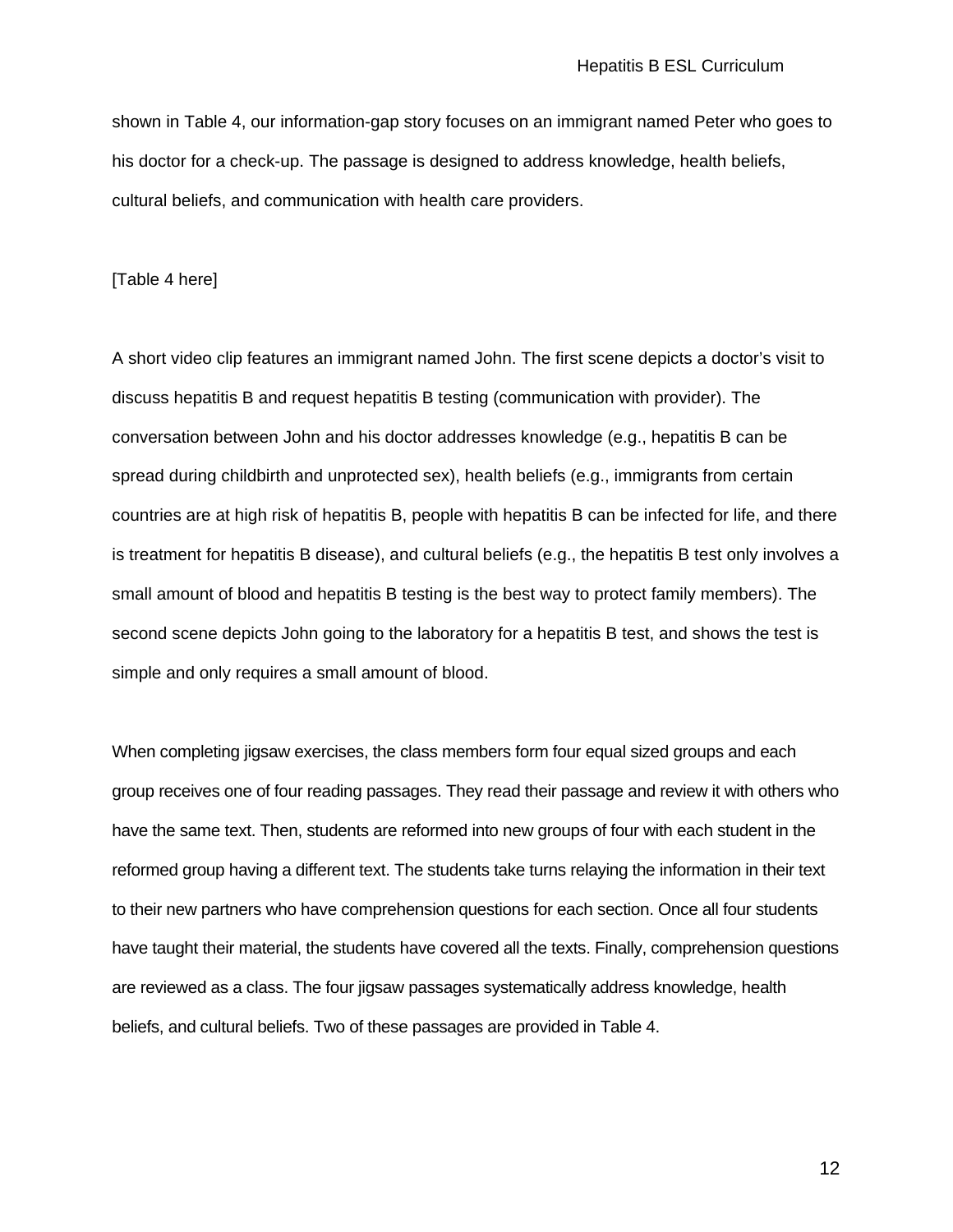During the guided discussion exercise, the ESL instructor answers any remaining questions the students may have about hepatitis B, and emphasizes the following key points: Immigrants from many countries are at high risk of hepatitis B, people who are hepatitis B carriers may not know they are infected with the virus, and a blood test is the only way to find out if someone has hepatitis B. Visual aids are used to emphasize these key points (e.g., a map of the world showing areas with endemic hepatitis B infection). In addition, the instructor encourages students who have been tested for hepatitis B to share their experiences (to establish social norms and provide social support to students who have not been tested).

Finally, small groups of students are given a set of six problem/advice cards. Each group of students discusses the problems or situations on the cards and offers advice. Then, the problems and advice are discussed as a class. The cards are designed to address knowledge and beliefs, as well as social support and norms (by encouraging students to discuss hepatitis B). For example, two of the problem/advice cards address concerns about blood tests (Mary is from Asia and all her friends had hepatitis B tests. She does not want to get tested because she is worried the test will take a large amount of blood. What would you tell Mary?) and hepatitis B vaccination (Susan is getting married next year. Her boyfriend has hepatitis B. How can Susan make sure she does not get hepatitis B?).

### **Discussion**

Our survey findings show that there is a continued need for health education programs addressing hepatitis B control among Chinese immigrants. Specifically, the data indicate that less than 60% of limited English speaking Chinese Canadians have been tested for hepatitis B, and showed some important hepatitis B knowledge deficits. For example, only a minority of our community-based survey respondents knew that Chinese are more likely to be infected with hepatitis B than whites. In addition, our survey data indicate that physicians are not routinely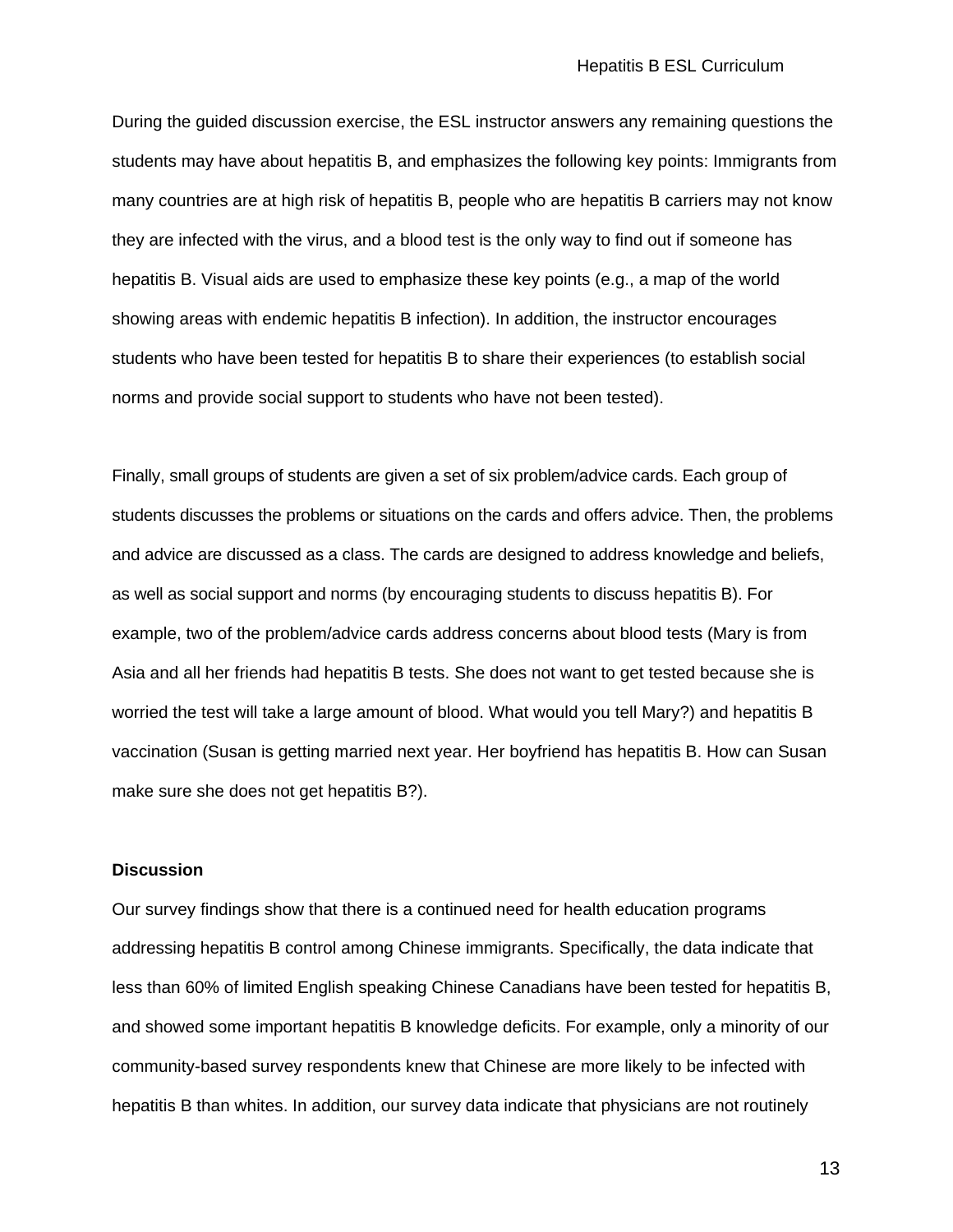recommending hepatitis B testing for foreign-born Chinese Canadians. Finally, our survey findings suggest that social norms/support and communication with provider are important constructs with respect to hepatitis B testing.

ELSA classes are currently provided by more than 15 community-based organizations at over 30 locations in the metropolitan Vancouver area. We are currently conducting a grouprandomized controlled trial to evaluate the effectiveness of our curriculum in increasing hepatitis B testing rates and improving hepatitis B related knowledge. Free-of-charge ELSA level 3 classes provided by community-based organizations in British Columbia are being randomized to experimental or control status. Experimental group classes are receiving the hepatitis B educational ESL curriculum and control group classes are receiving a physical activity educational ESL curriculum. (At the request of our participating community-based organizations, students who have received a hepatitis B test are being included in the project.) Outcome ascertainment will be based on an in-person survey, conducted six months after attending a project ESL class, and medical records verification of self-reported hepatitis B testing. Each ESL class includes an average of 10 Chinese students and we will randomize 60 classes. Therefore, we anticipate that the experimental and control groups will each include 300 individuals. Our outcome evaluation will be the subject of a future report.

Authorities recommend the use of culturally appropriate conceptual frameworks, as well as qualitative and quantitative methods during the development of health educational programs for less acculturated immigrant groups [30-33]. This article describes the development of a hepatitis B ESL curriculum for Chinese immigrants to British Columbia. Our approach was conceptually grounded by the Health Behavior Framework and utilized community-based survey data, findings from focus groups of ESL instructors and students, and advice from community representatives. We believe our methods for intervention development could be replicated to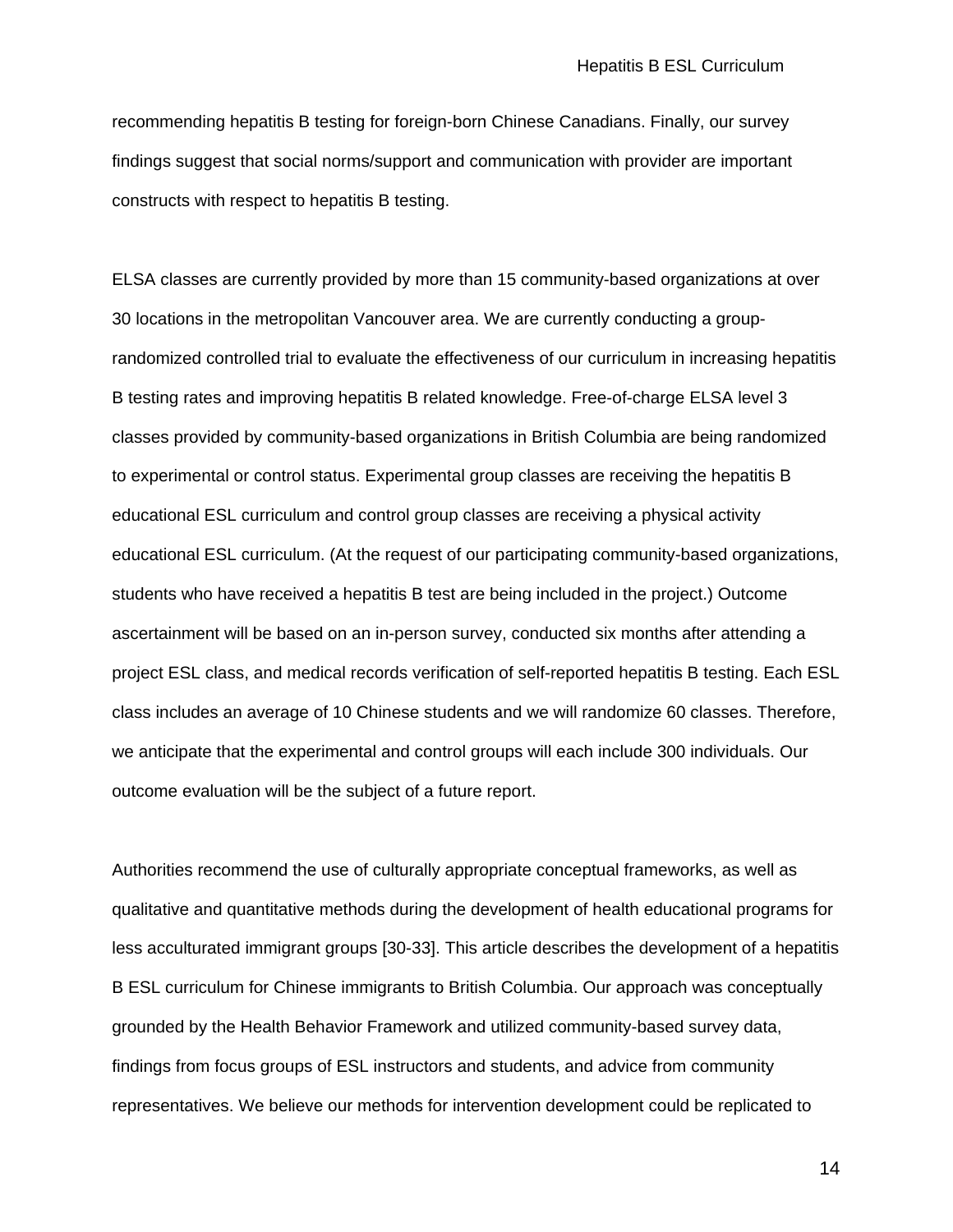develop ESL lessons addressing other health education topics (e.g., cancer screening) and for other limited English speaking populations in North America (e.g., Spanish speaking). Further, we believe that our hepatitis B curriculum could be used in other areas with large Chinese immigrant communities (e.g., New York, San Francisco, and Toronto).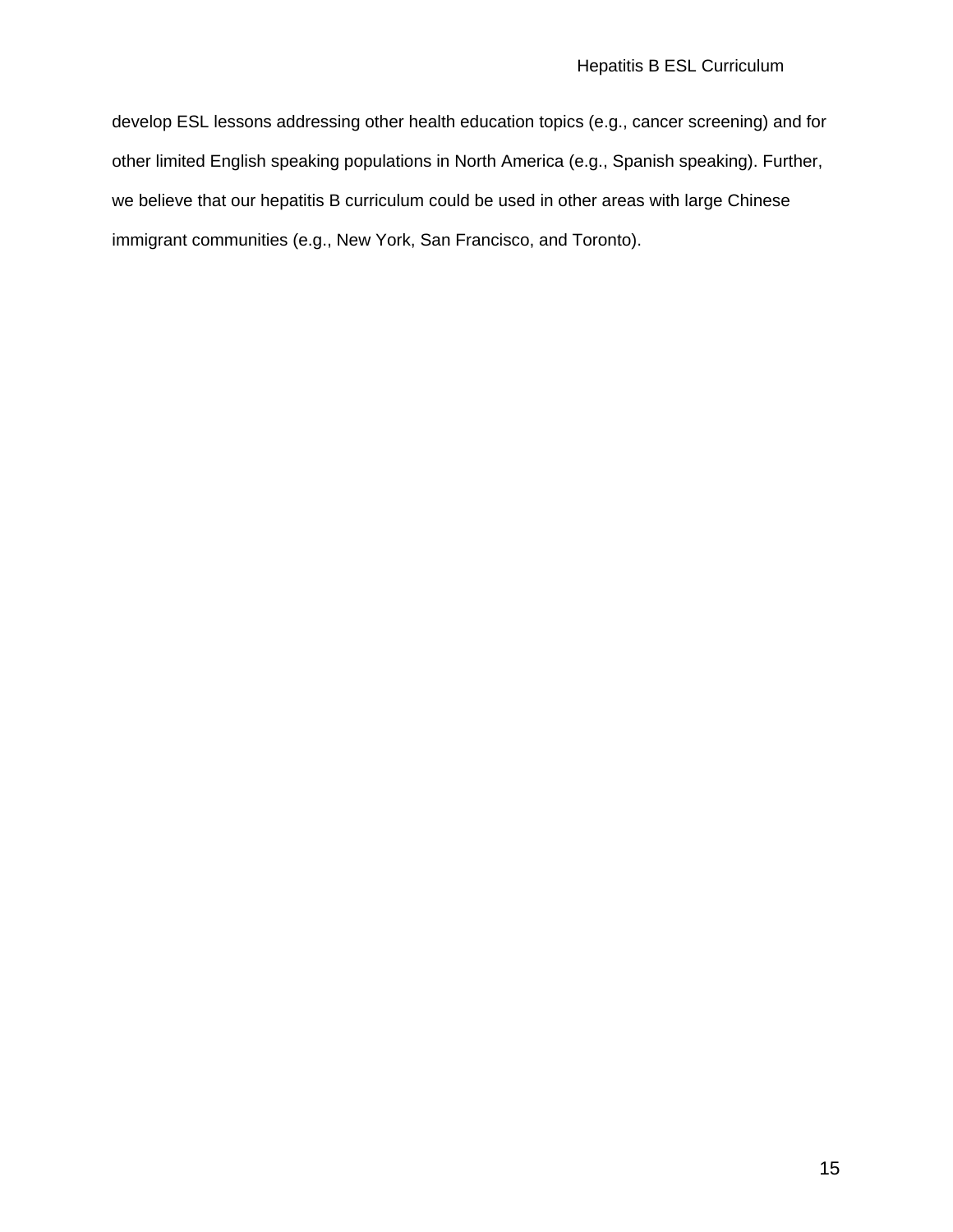### **References**

1. Kandula N, Keresey M, Lurie N. Assuring the health of immigrants: What the leading health indicators tell us. Ann Rev Public Health 2004; 25:357-376.

2. US Department of Commerce. We the People: Asians in the United States—Census 2000 Special Reports. Washington DC: US Department of Commerce, 2004, pp. 1-4.

3. Statistics Canada. 2001 Census. www.statcan.ca, 2005.

4. Nguyen M, Keeffe E. Chronic hepatitis B and hepatitis C in Asian Americans. Rev Gastroenterol Dis 2003; 3:125-134.

5. Asian Liver Center. Hepatitis B in Asian Americans. www.liver.stanford.edu, 2005.

6. Tong M, Hwang S. Hepatitis B virus infection in Asian Americans. Gastroenterol Clin North Am 1994; 23:523-536.

7. di Bisceglie AM, Rustgi VK, Hoofnagle JH, Dusheiko GM, Lotze ML. NIH conference: Hepatocellular carcinoma. Ann Intern Med 1988; 108:390-401.

8. Lok A, McMahon B. Chronic hepatitis B. Hepatol 2001; 34:1225-1241.

9. Lin OS, Keefle E. Current treatment strategies for chronic hepatitis B and C. Ann Rev Med 2001; 52:29-49.

10. Malik AH, Lee WM. Chronic hepatitis B virus infection: treatment strategies for the next millennium. Ann Intern Med 2000; 132:723-731.

11. Merican I, Guan R, Amarapuka D, et al. Chronic hepatitis B virus infection in Asian countries. J Gastroenterol Hepatol 2000; 15:1356-1361.

12. Jenkins CNH, Buu C, Berger W, Son DT. Liver carcinoma prevention among Asian Pacific Islanders. Cancer (Suppl) 2001; 91:252-256.

13. Edwards N, Silisha D, Halbert T, Pond M. Health promotion and health advocacy for and by immigrants in English as a Second Language classes. Can J Public Health 1992; 83:159-162.

14. Massachusetts Department of Education. Why teach health: the adult basic education curriculum framework for health. www.worled.org/us/health, 2004.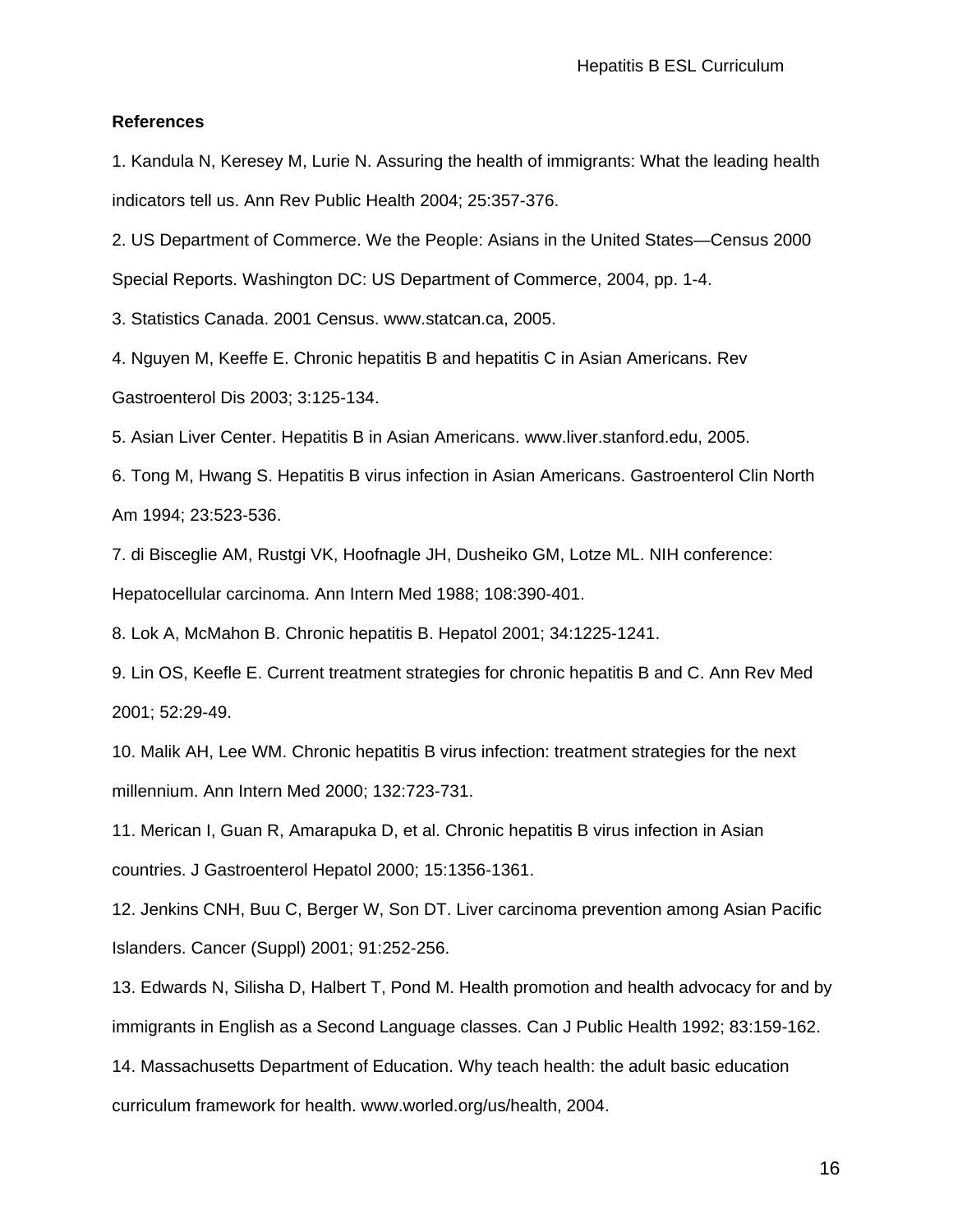15. Elder JP, Candelaria JI, Woodruff SI, Criqui MH, Talavera GA, Rupp JW. Results of language for health: cardiovascular disease nutrition education for Latino English-as-a-secondlanguage students. Health Educ Behav 2000; 27:50-63.

16. Hohn M. Empowerment health education in health literacy. Washington DC: National Institute for Literacy, 1998, pp. 1-3.

17. Curry SJ, Emmons KM. Theoretical models for predicting and improving compliance with breast cancer screening. Ann Behav Med 1994; 16:302-316.

18. ELSA Net. Newcomber's guide educational resource. www.elsanet.org, 2006.

19. Bastani R, Maxwell AE, Bradford C, Das IP, Yan KX. Tailored risk notification for women with a family history of breast cancer. Prev Med 1999; 29:355-364.

20. Gritz ER, Bastani R. Cancer prevention—behavior changes: the short and long of it. Prev Med 1993; 22:676-688.

21. Maxwell AE, Bastani R, Vida P, Warda US. Results of a randomized trial to increase breast and cervical cancer screening among Filipino American women. Prev Med 2003; 37:102-109.

22. Bastani R, Glenn B, Maxwell A, Jo A. Liver cancer prevention among Korean Americans. Ethnic Dis 2007; 17:365-373.

23. Taylor V, Tu S, Woodall E, et al. Hepatitis B knowledge and practices among Chinese immigrants to the United States. Asian Pacific J Cancer Prev 2006; 7:313-317.

24. Taylor VM, Yasui Y, Burke N, et al. Hepatitis B testing among Vietnamese American men. Cancer Det Prev 2004; 28:170-177.

25. Hislop T, Tah C, Low A, et al. Hepatitis B testing and vaccination levels in Chinese immigrants to British Columbia. Can J Public Health 2007; 898:125-129.

26. Lauderdale DS, Kestenbaum B. Asian American ethnic identification by surname. Population Res Policy Rev 2000; 19:283-300.

27. Tu SP, Chen H, Chen A, Lim J, May S, Drescher C. Clinical trials: understanding and perceptions of female Chinese American cancer patients. Cancer 2005; 104:2999-3005.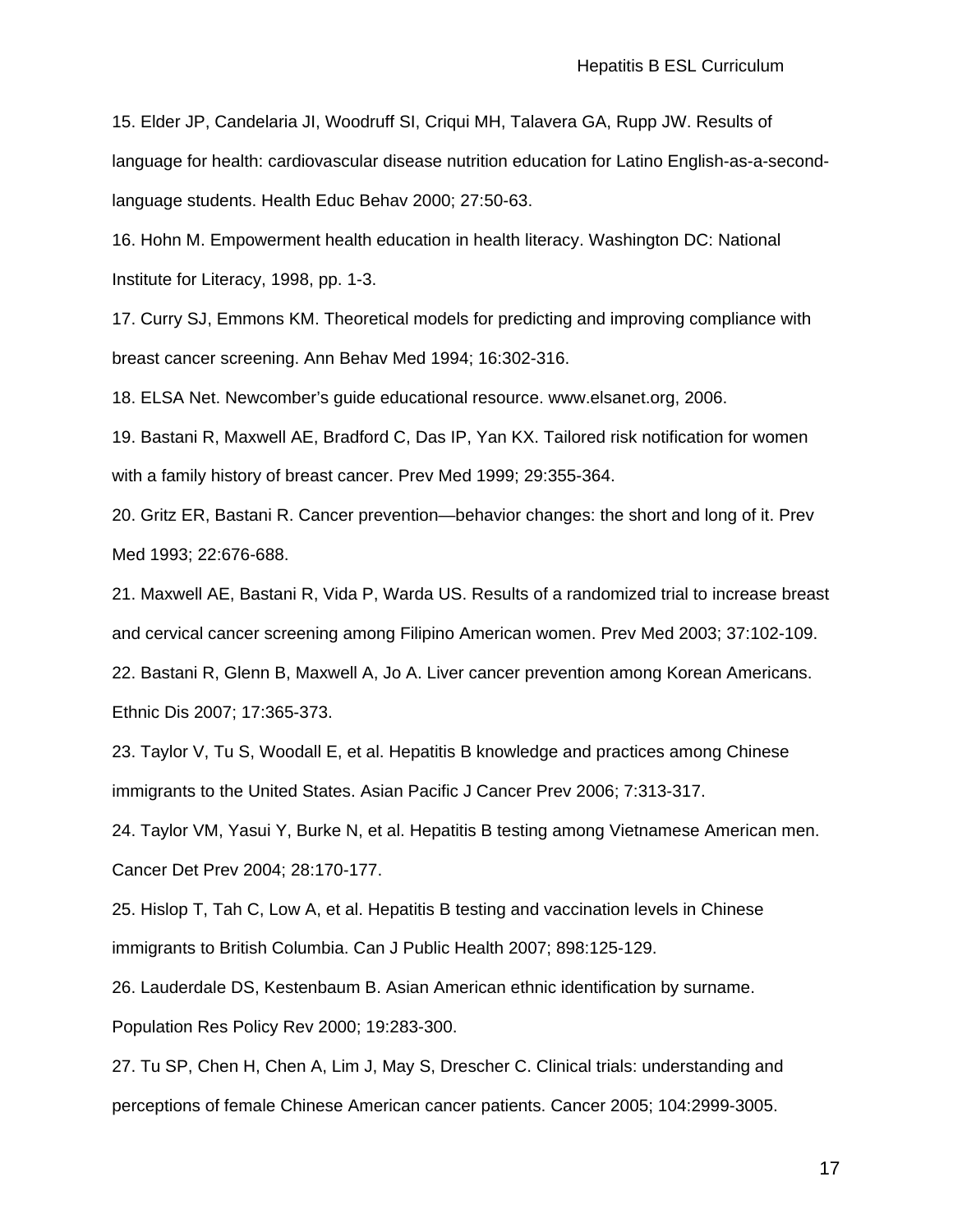28. Park Y. The Chinese Community in the United States. Seattle: Cross Cultural Health Care Program, 1999, pp. 15-18.

29. Podnecky J, Grognet AG, Crandall J. Life prints: ESL for adults. New York: New Readers Press, 2002, pp. 20-26.

30. de Vries H, Weijts W, Dijkstra M, Kok G. The utilization of qualitative and quantitative data for health education program planning, implementation, and evaluation: a spiral approach. Health Educ Quart (Suppl) 1992; 19:101-115.

31. Farquhar SA, Parker EA, Schulz AJ, Israel BA. Application of qualitative methods in program planning for health promotion interventions. Health Prom Pract 2006; 7:234-242.

32. National Cancer Institute. Theory at a glance: A guide for health promotion practice.

Washington DC: US Department of Health and Human Services, 2005, pp. 3-7.

33. Steckler A, McLeroy KR, Goodman RM, Bird TL, McCormick L. Toward integrating

qualitative and quantitative methods: an introduction. Health Educ Quart (Suppl) 1992; 19:1-8.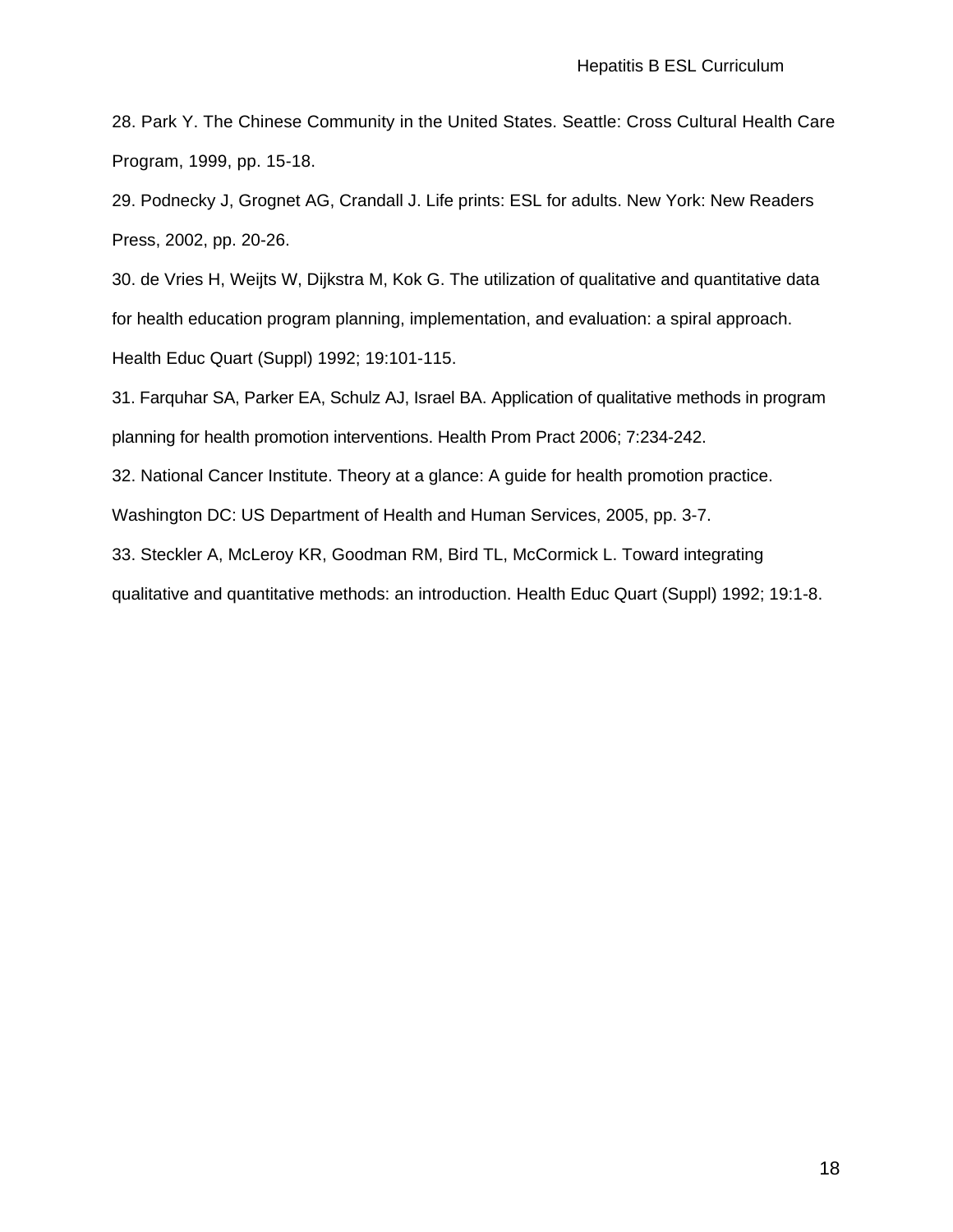| Variable                                                                    | <b>Proportion of</b><br>respondents<br>$(\%)$ | p-value for<br>association<br>with hepatitis<br>B testing * |
|-----------------------------------------------------------------------------|-----------------------------------------------|-------------------------------------------------------------|
| Knowledge                                                                   |                                               |                                                             |
| Knew HBV can not be spread by eating food prepared by an<br>infected person | 20                                            | 0.005                                                       |
| Knew HBV can not be spread by sharing eating utensils                       | 8                                             | 0.01                                                        |
| Knew HBV can be spread during sexual intercourse                            | 63                                            | <b>NS</b>                                                   |
| Knew HBV can be spread during childbirth                                    | 71                                            | 0.06                                                        |
| Knew HBV can be spread by sharing razors                                    | 67                                            | 0.03                                                        |
| <b>Health beliefs</b>                                                       |                                               |                                                             |
| Believed Chinese are more likely to be infected with HBV<br>than Whites     | 41                                            | <b>NS</b>                                                   |
| Believed HBV can be spread by someone who looks healthy                     | 78                                            | <b>NS</b>                                                   |
| Believed people with HBV disease can be infected for life                   | 38                                            | 0.006                                                       |
| Believed HBV disease can cause liver cancer                                 | 84                                            | <b>NS</b>                                                   |
| Believed there are medicines to treat HBV disease                           | 59                                            | <b>NS</b>                                                   |
| Social norms/support                                                        |                                               |                                                             |
| Family member had suggested HBV testing                                     | 18                                            | < 0.001                                                     |
| Friend had suggested HBV testing                                            | 9                                             | < 0.001                                                     |
| <b>Communication with provider</b>                                          |                                               |                                                             |
| Doctor had recommended HBV testing                                          | 24                                            | < 0.001                                                     |
| Had asked doctor for HBV testing                                            | 35                                            | < 0.001                                                     |

# **Table 1** Community-based survey findings (N=333)

\* Statistical significance was assessed with chi-square tests and Fisher's Exact tests, when necessary – A p-value of less than 0.05 indicates the variable was associated with an increased level of hepatitis B testing – NS indicates no significant difference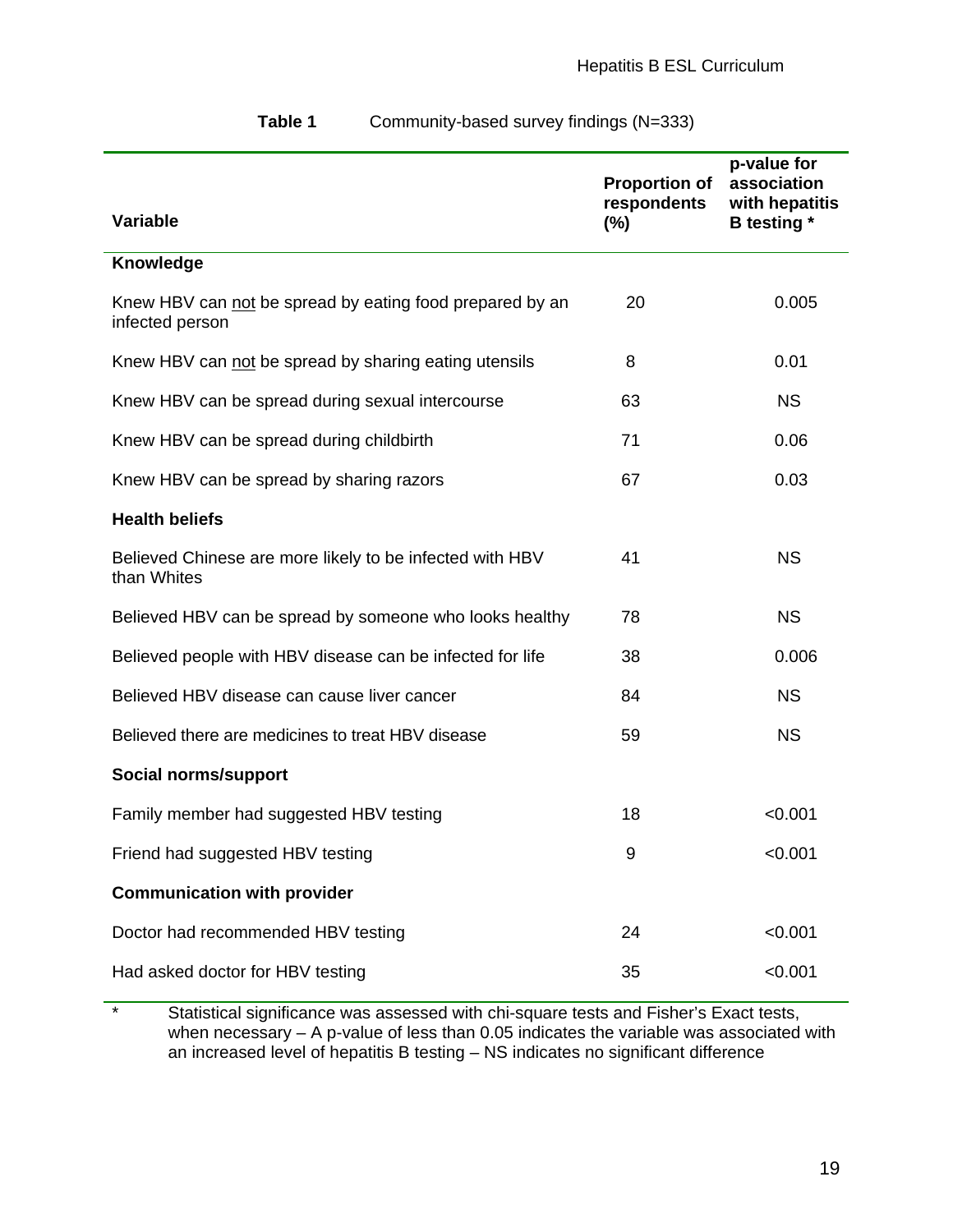**Table 2** Examples of application of survey findings to curriculum development

| <b>Findings</b> | <b>Application</b> |
|-----------------|--------------------|

# **Knowledge**

- **Very few respondents knew that hepatitis** B can not be spread by eating food that has been prepared by an infected person and sharing eating utensils.
- **Less than three-quarters of the** respondents knew that hepatitis B can be spread during sexual intercourse, during childbirth, and by sharing razors.
- **EXECT** Levels of knowledge about hepatitis B transmission were associated with previous hepatitis B testing.

# **Health beliefs**

• Only about two-fifths of the respondents knew that Chinese are more likely to be infected with hepatitis B than whites.

# **Social norms/support**

**Social norms/support survey items were** strongly associated with previous hepatitis B testing.

# **Communication with provider**

- Over three-quarters of the respondents had never received a physician recommendation for hepatitis B testing.
- **Communication with provider survey items** were strongly associated with previous hepatitis B testing.

**The information-gap, video, and jigsaw** exercises address established routes of hepatitis B transmission, and emphasize that hepatitis B can not be spread during meals.

- **The video and jigsaw exercises provide** information on areas of the world with endemic hepatitis B.
- **During the quided discussion exercise, the** instructor uses a world map to show geographic areas with high hepatitis B rates.
- The warm-up, guided discussion, and problem/advice card exercises are designed to encourage student interactions and address social norms/support in relation to hepatitis B.
- The information-gap exercise focuses on a doctor's visit to discuss hepatitis B.
- The video exercise role models a doctor's visit to request hepatitis B testing.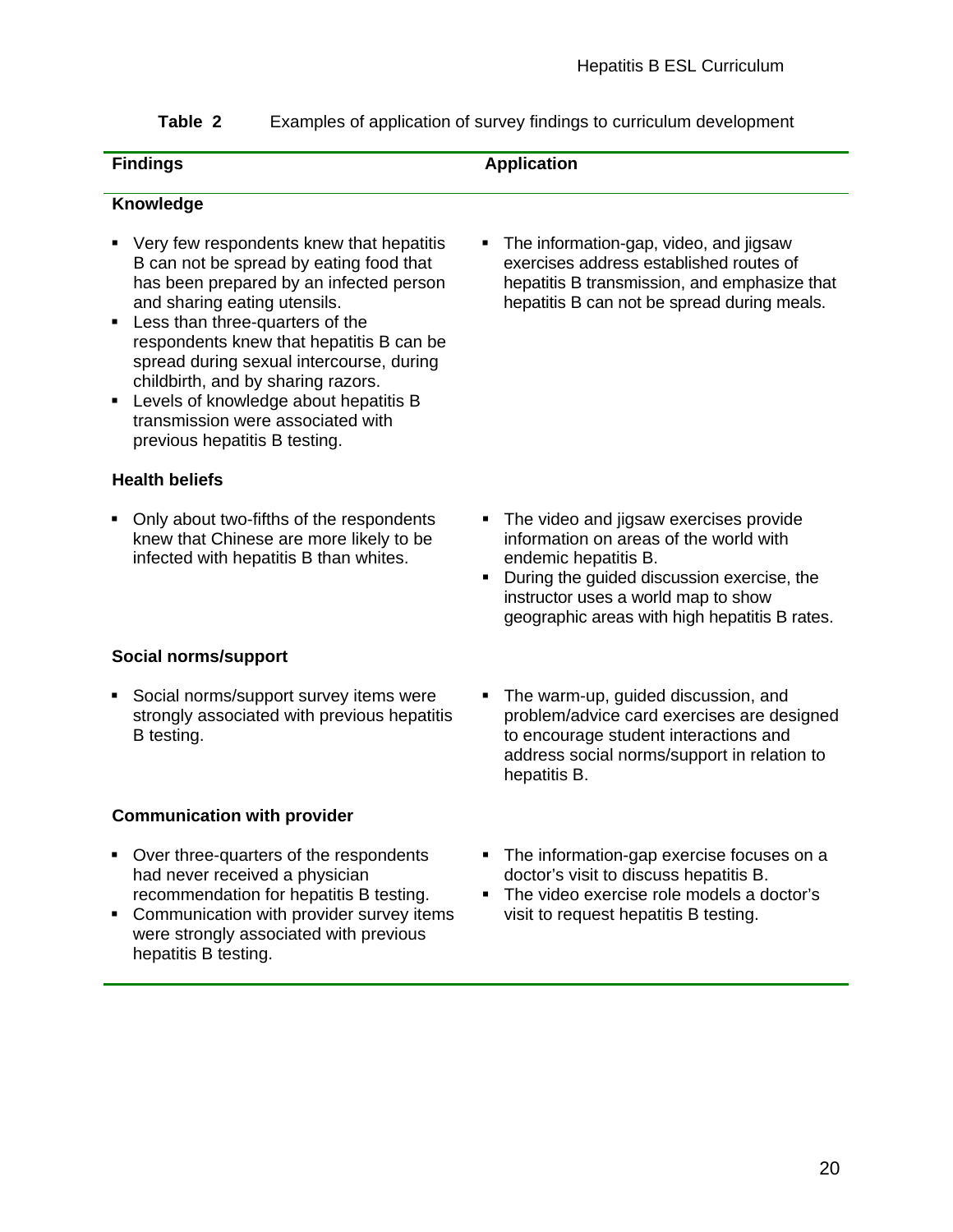**Table 3** Examples of application of focus group findings to curriculum development

| <b>Findings</b> | <b>Application</b> |
|-----------------|--------------------|

# **Curriculum format**

- **Instructors favored exercises that** encourage interactions between students.
- **Instructors and students thought** audiovisual presentations and visual aids are particularly useful.

# **Curriculum content**

- **Instructors recommended that we include** information about the routes of hepatitis B transmission, methods of preventing hepatitis B infection, and the possible results of hepatitis B testing.
- **Students recommended that we emphasize** the severity of hepatitis B disease, explain how carriers can protect their family members from hepatitis B and improve their own health, and show students how to get a hepatitis B test.

## **Other**

**Instructors and students believed it is** important not to "stigmatize" Chinese as having high hepatitis B rates.

- The curriculum includes interactive information-gap and jigsaw exercises.
- A video was developed and visual aids are used during the guided discussion exercise.
- Routes of hepatitis B transmission, the consequences of hepatitis B infection, hepatitis B vaccination, and the management of chronic hepatitis B disease are described in multiple exercises.
- The possible results of hepatitis B testing are given in the jigsaw and video exercises.

- "Canadian" rather than Chinese names are used in the information-gap, video, and problem/advice card exercises.
- The curriculum provides information about all regions of the world with high hepatitis B rates (rather than focusing on east Asia).